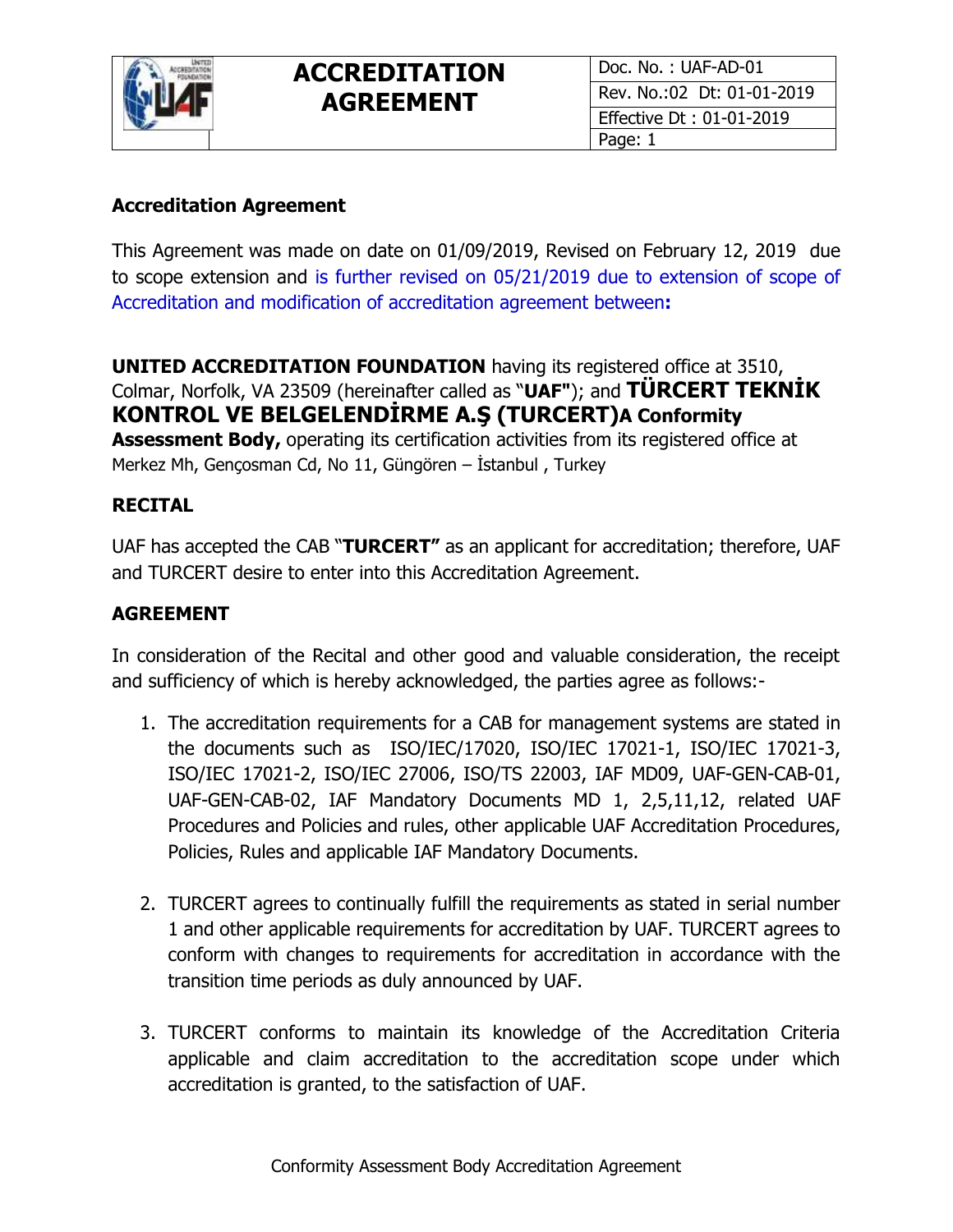

- 4. TURCERT agrees to maintain the requested information in UAF's data base.
- 5. In its written and legally enforceable agreement with each certified organization, TURCERT shall require its client to commit to continually fulfill the requirements for certification of its management system, and to changes to requirements for certification in accordance with the transition periods as duly announced by TURCERT and to maintain arrangements with certificate holders, to the satisfaction of UAF, to ensure that they do not make inaccurate or misleading statements about the status of the certification.
- 6. TURCERT shall have legally enforceable arrangements with its clients to provide, on request, access to UAF teams to witness the audit team performing an audit at its client's site. TURCERT shall make legally enforceable agreement with clients in the name of the legal entity, i.e. **TURCERT**
- 7. TURCERT is granted the right for the term of this agreement and subject to the obligations described in this agreement:
	- 7.1 To apply the UAF accreditation symbol and the words "UAF-Accredited TURCERT" on all documents which relate to the accredited certification as per **UAF-GEN-CAB-02.**
	- 7.2To authorize each organization under its accredited certification system in its written agreement with that organization only so long as the organization continues to operate in conformance with its certified management system to apply the UAF accreditation symbol with TURCERT's own symbol only on those organization documents that relate to the certified management system, and not on a product or in any way which could imply product, process, or service certification.
	- 7.3To reproduce the symbol electronically, provided that the requirements of UAF-GEN-CAB-02 are met, distortion and/or degradation does not occur and the electronic version (softcopy) of the symbol is acquired from UAF.
	- 7.4To display the symbol on advertising materials/ publicity only if the logo and the name of the accredited TURCERT concerned is also shown, with no more prominence than the logo or the name of the accredited TURCERT and no more than once for each UAF accreditation.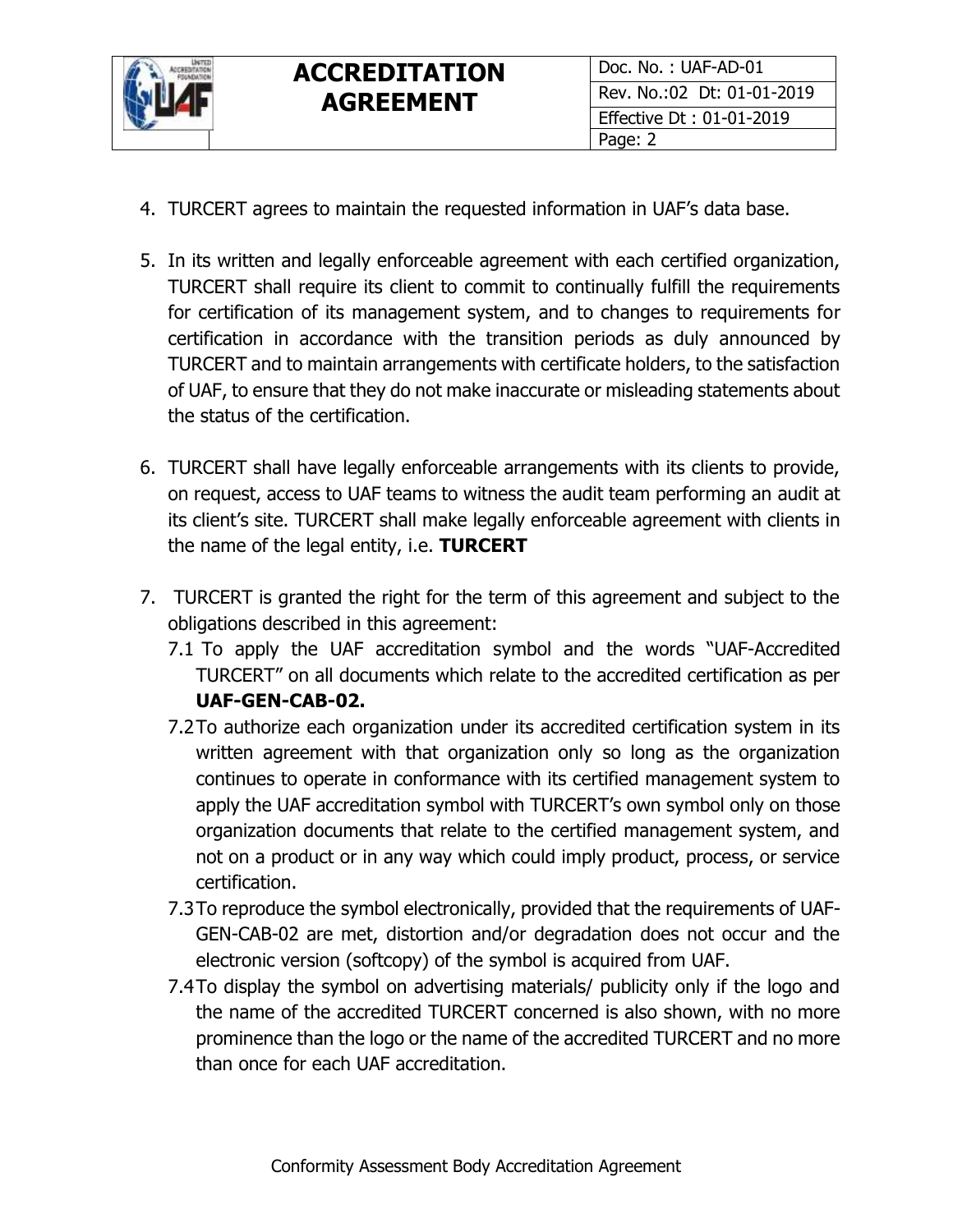

- 7.5To confirm that the conformity assessment body only uses the accreditation symbol and claims of accreditation status for the specific activities covered by the scope of accreditation
- 8. TURCERT agrees to notify UAF without delay of any significant change in TURCERT which relates to its accreditation by UAF, including the following changes to its: 8.1Legal, commercial, ownership, or organizational status.
	- 8.2Organization, top management, and key personnel.
	- 8.3Policies, Procedures, competence criteria, Rules etc.
	- 8.4Resources and premises.
	- 8.5Scope of accreditation.
	- 8.6Other matters that may affect the ability of TURCERT to fulfill requirements for accreditation.
- 9. TURCERT shall also inform UAF of other such matters that may affect or potentially affect TURCERT capability, or scope of accredited activities, or conformity with the requirements in this Agreement or the relevant criteria standard(s).
- 10.TURCERT agrees to cooperate and provide assistance, including access to all premises, information, documents, and records necessary to enable UAF to verify fulfillment of requirements for accreditation.
- 11.TURCERT agrees to provide access to documents providing insight on the level of independence and impartiality of TURCERT with regard to any relationship with other bodies.
- 12.TURCERT agrees to cooperate and provide assistance in arranging witnessing of TURCERT audit teams conducting audits, as requested by UAF.
- 13. If required, TURCERT shall grant UAF the right to verify the competence of persons to whom and organizations to which work related to UAF-accredited certification has been outsourced.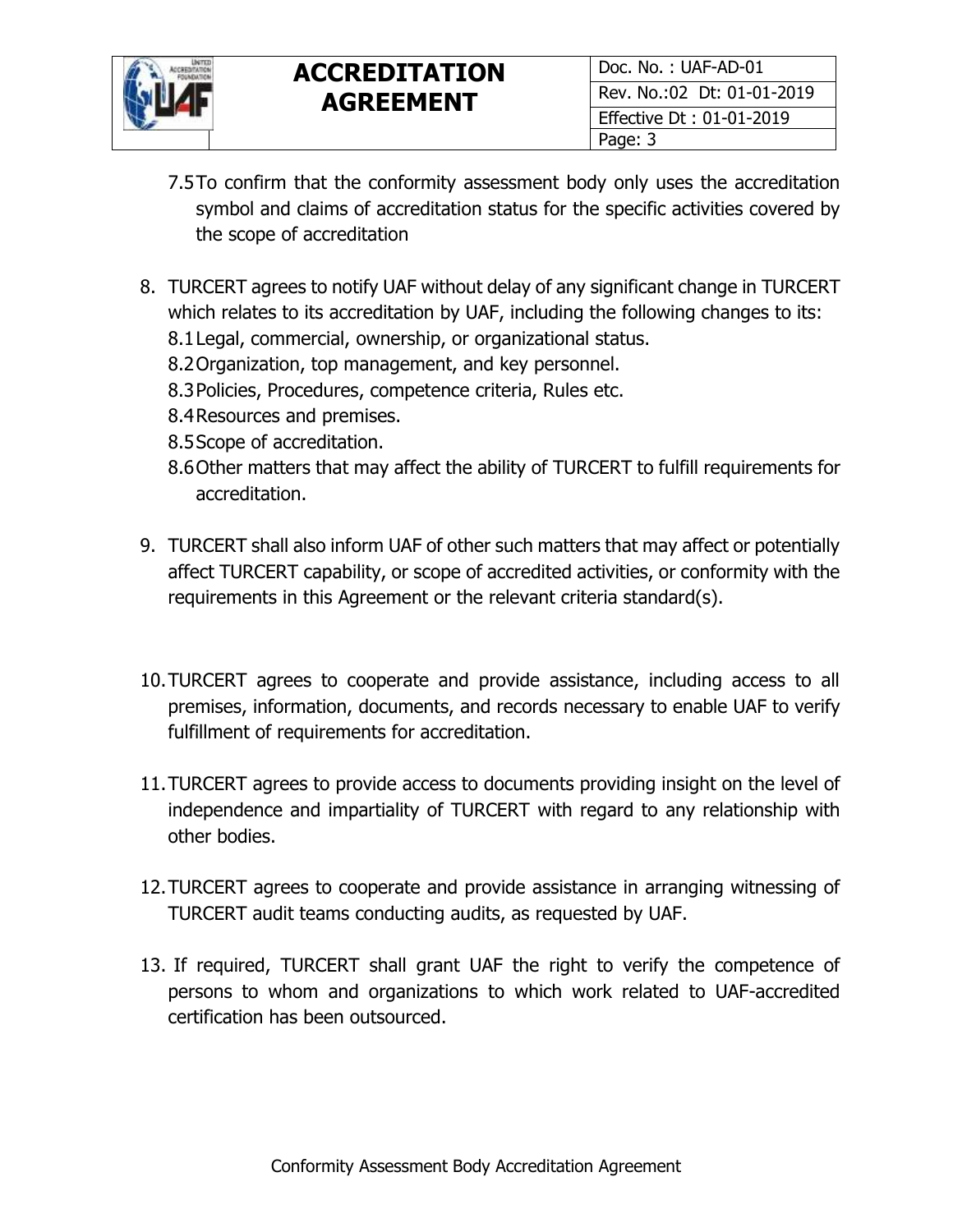

- 14.TURCERT shall upon request make available to UAF all complaints and appeals about its accredited certification system and their resolution, which may include correction and corrective action relative to TURCERT's certification programs.
- 15.For the term of this agreement, TURCERT may use the UAF accreditation symbol for the management systems certification stated as per UAF-GEN-CAB-02: CONDITIONS FOR THE USE OF UAF ACCREDITATION SYMBOL.
- 16.TURCERT agrees, upon notification by UAF, to withdraw or rectify to the satisfaction of UAF misleading or incorrect behavior, notification, or publication with regard to its UAF accreditation.
- 17. For the term of this agreement, TURCERT may reprint (make photocopies) of any certificate of accreditation issued by UAF with any schedules thereto and the final reports, but only the entire reports, issued by UAF.
- 18.TURCERT meets its obligations for scheduled surveillance set out in the TURCERT surveillance program and any Directions in respect of unscheduled surveillance and other assessments required by UAF, and provide UAF representatives such access and cooperation as is deemed necessary by UAF to undertake scheduled surveillance and unscheduled surveillance and audits without harassment.
- 19.TURCERT shall operate and maintain a complaints handling process for the timely, effective and impartial resolution of complaints.
- 20.TURCERT shall not engaged in any collusive, coercive or criminal practices or offer any inducements in relation to provision of its services or conduct of its operations.
- 21.TURCERT shall not engage in any conduct which, in the opinion of UAF, compromises the ability of the conformity Assessment Body to provide independent services or services of a high standard.
- 22.TURCERT shall take prompt action to the satisfaction of UAF to correct any nonconformity identified by the office assessment, witnessing and other assessment activities undertaken by UAF, or established through any complaint made to UAF.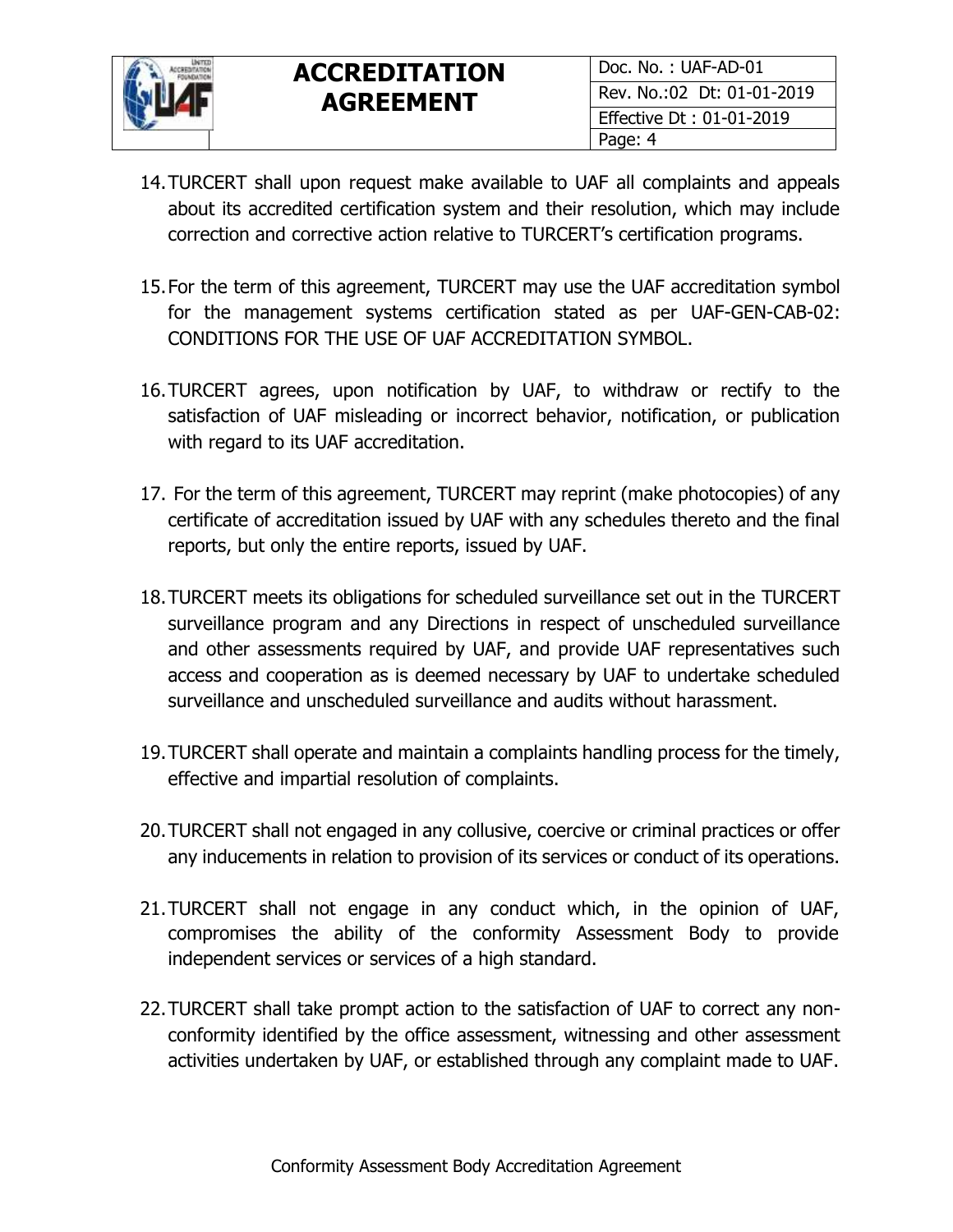

.

- 23. TURCERT shall pay UAF fees for accreditation in accordance with the current fee schedule. Payment of the fees specified shall be made within seven (07) calendar days following each invoice.
- 24.TURCERT shall pay USD Six hundred per year as Annual fees for Inspection body and USD 24 per certificate per year for QMS,EMS and USD 48 per certificate per year for MDQMS,FSMS and ISMS . Annual Certificate fees shall be payable at the end of each month for the certificates issued during the month. The CAB shall also pay applicable office and witness Assessment Mandays during Surveillance Assessments. The Annual Fees for IB shall be paid in February every year.
- 25.TURCERT shall upload all certificates details to the UAF register with no more than a 48 working hours delay from issuing the certificate. TURCERT shall also submit the list of certificates issued during the month within 3 working days following the month on UAF prescribed format. In case, TURCERT fails/missed to upload /report any certificate, intentionally or un- intentionally, TURCERT shall pay a minimum first penalty of USD Five thousand (\$5000) for each missed certificate.
- 26.TURCERT shall be accountable for the conduct of all its staff and contractors (including agencies). UAF will not accept any excuses for malpractice or fraudulent conduct that involves blame shifting to internal staff or to other associated businesses which TURCERT is obligated to have under control. TURCERT is responsible to adequately protect their certification mark and UAF symbol. Any failure by TURCERT to take adequate steps through issuing a 'cease and desist' demand and/or by undertaking legal action when TURCERT trademark is misused will result in a Major Non-Conformity and a notice as to why accreditation should not be suspended shall be issued.
- 27.UAF agrees to make publicly available information about the current status of accreditation granted to TURCERT, including the following:
	- 27.1 Name and address of TURCERT.
	- 27.2 Dates of granting accreditation and expiration date
	- 27.3 Scope of accreditation including geographical boundaries.
- 28.UAF agrees to provide TURCERT information about international arrangements UAF has with regard to accreditation. Currently UAF is full member of International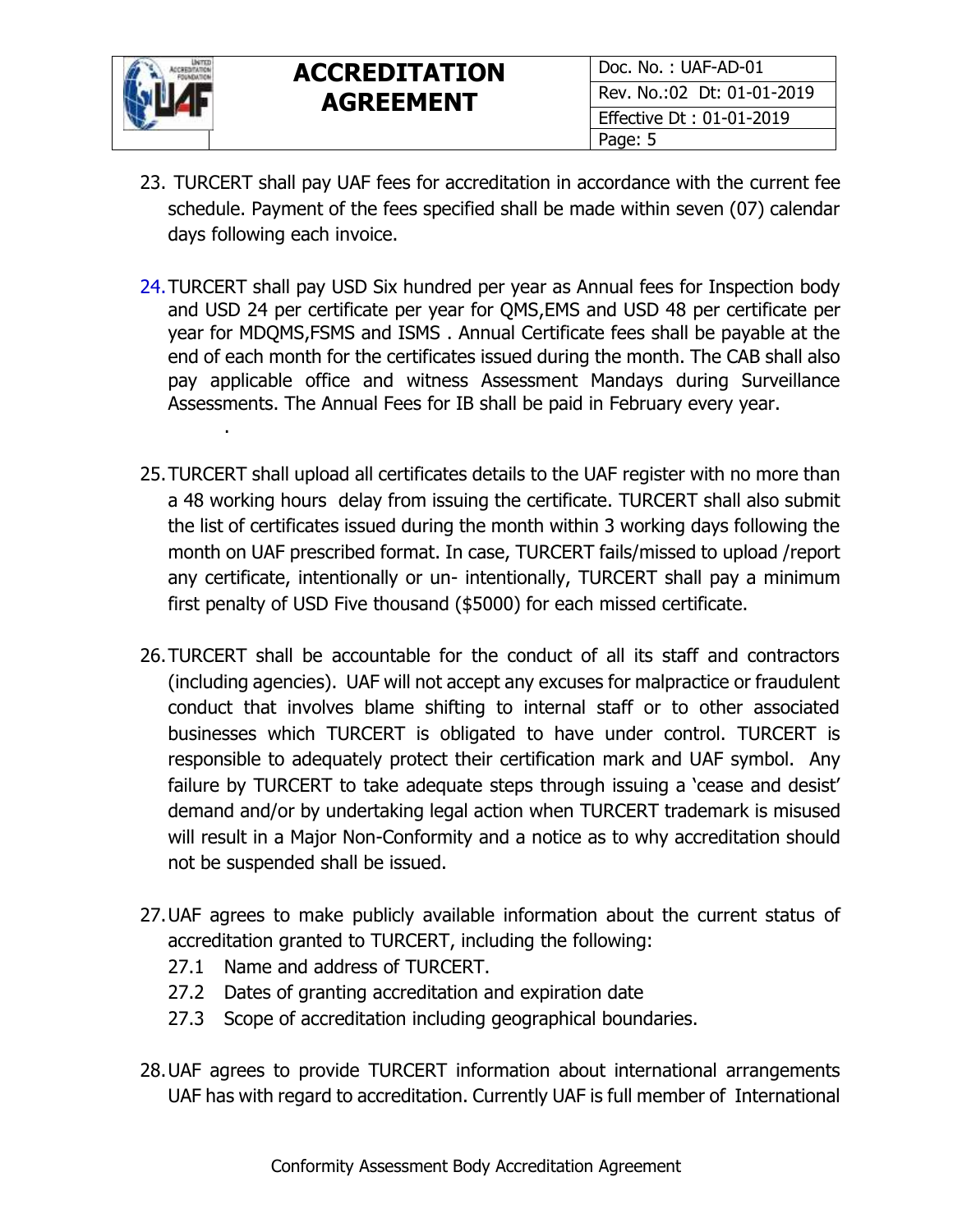

Accreditation Forum (IAF). The UAF membership of APAC & IAF is as per UAF Board policies and UAF may withdraw its membership of APAC /IAF or both in future or proceed for MLA with other APAC/IAF members for Assessments, acceptance and other international agreements such as MLA, Bilateral Agreements as per UAF Board discretion and decisions only. TURCERT has to abide by UAF decisions.

- 29. UAF agrees to give due notice of any changes to its requirements for accreditation and of the transition period by which TURCERT shall conform to the new requirements.
- 30.During the process and maintenance of accreditation, UAF will have access to and obtain information that is confidential or proprietary to TURCERT or its clients. UAF shall take reasonable measures to ensure that any UAF participant, including staff, agents, and members of its board of directors, councils, and committees, and any contactors or subcontractors Assessors, keep confidential all information that has come to their knowledge through the accreditation process, with the exception of the accreditation information made publicly available by UAF and information made publicly available by TURCERT or its clients. UAF shall make use of an external expert/Assessor/Sub Contractor only if such an expert has signed a confidentiality agreement.
- 31.TURCERT agrees that UAF may provide access to confidential information to APAC or any other international bodies or peer evaluators or other oversight bodies that have signed appropriate agreements to not disclose confidential information as required by specific schemes.
- 32.This Accreditation Agreement shall continue in force unless terminated by either party, this Accreditation Agreement may be terminated only upon three months prior written notice, in accordance.
- 33.Notwithstanding the provisions, if one of the parties has materially breached one or more of its obligations or the provisions under this agreement or the other agreements or documents referenced herein, the non-breaching party has the right to terminate this agreement immediately upon prior written notice.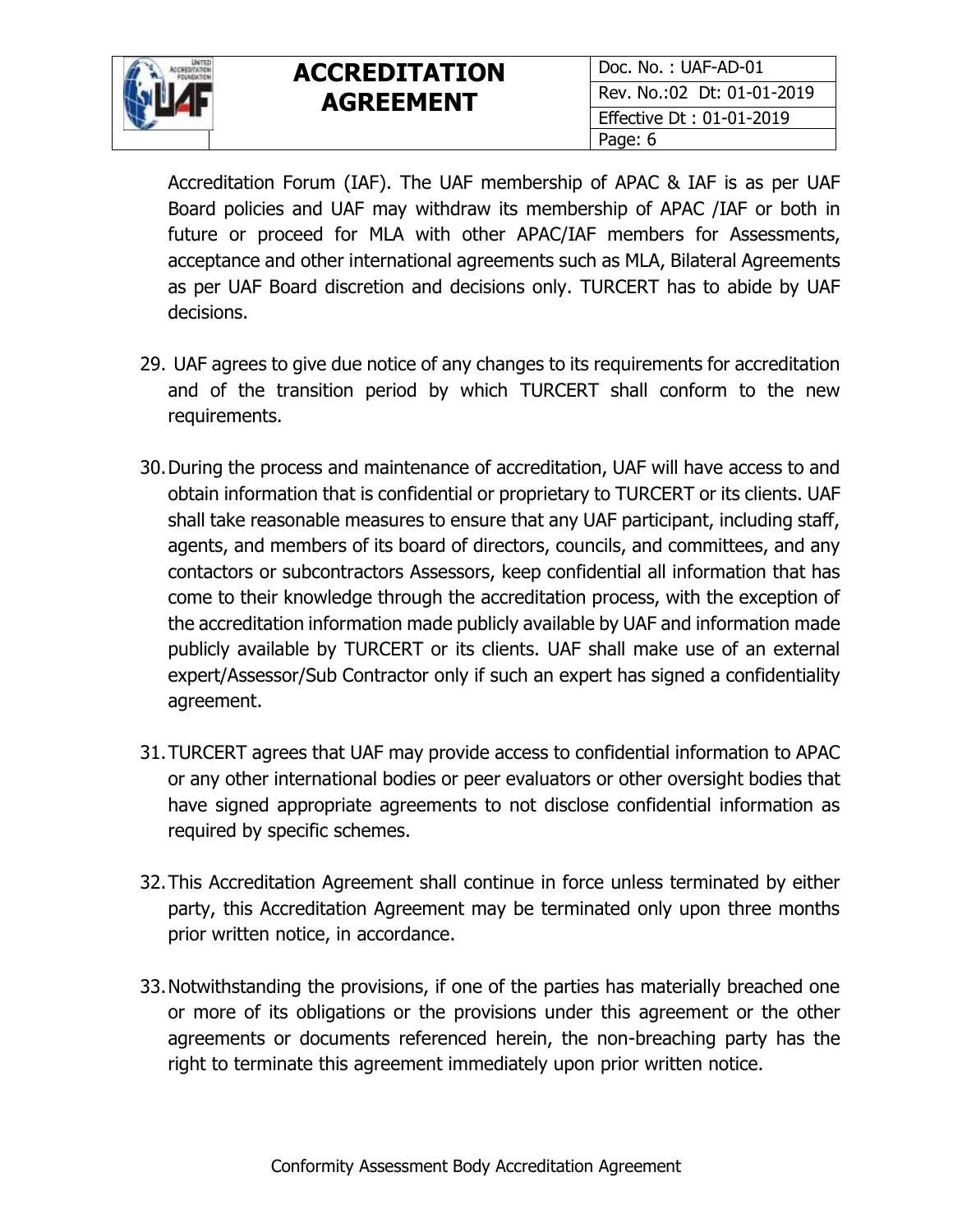

- 34.Any failure on the part of UAF to enforce or require the strict adherence and performance of any terms and conditions of this agreement shall not constitute a waiver of such terms and conditions and shall not affect the right of UAF at any time to avail itself of such remedies as it may have for any subsequent breach
- 35.In case of termination, the existing obligations of TURCERT and UAF will remain in force, as will commitments to third parties. The obligation of UAF to maintain confidentiality will remain in force despite termination of the agreement.
- 36.Written notice of termination specifying the reason(s) therefore and the date of termination shall be sent to the other party by registered mail/return receipt requested or by other means to confirm receipt.
- 37.Upon the withdrawal of accreditation, TURCERT however determined, discontinue forthwith its use of any reference to accreditation, withdraw all advertising matter which contains any reference thereto, return the certificate of accreditation, discontinue issue of accredited certificates, and take such action with existing clients holding accredited certificates as UAF may require.
- 38.TURCERT may appeal in writing the termination of the agreement by UAF within 30 days after receipt of the termination notice, according to the procedure described.
- 39.If UAF modifies this standard Accreditation Agreement, UAF may terminate the present Accreditation Agreement and at the same time offer a new Accreditation Agreement.
- 40.UAF and TURCERT agree to not take any legal action against the other without first giving ten calendar days' written notice of such party's intention to institute legal action.
- 41.TURCERT hereby releases and agrees to indemnify and hold harmless UAF and its directors, General Managers, Managers, employees, Assessors and agents from any losses, damages, claims, liability, causes of actions or demands, and all costs and expenses incidental thereto (including costs of defense, settlement, and reasonable attorney's fees) made at any time by any party arising out of, resulting